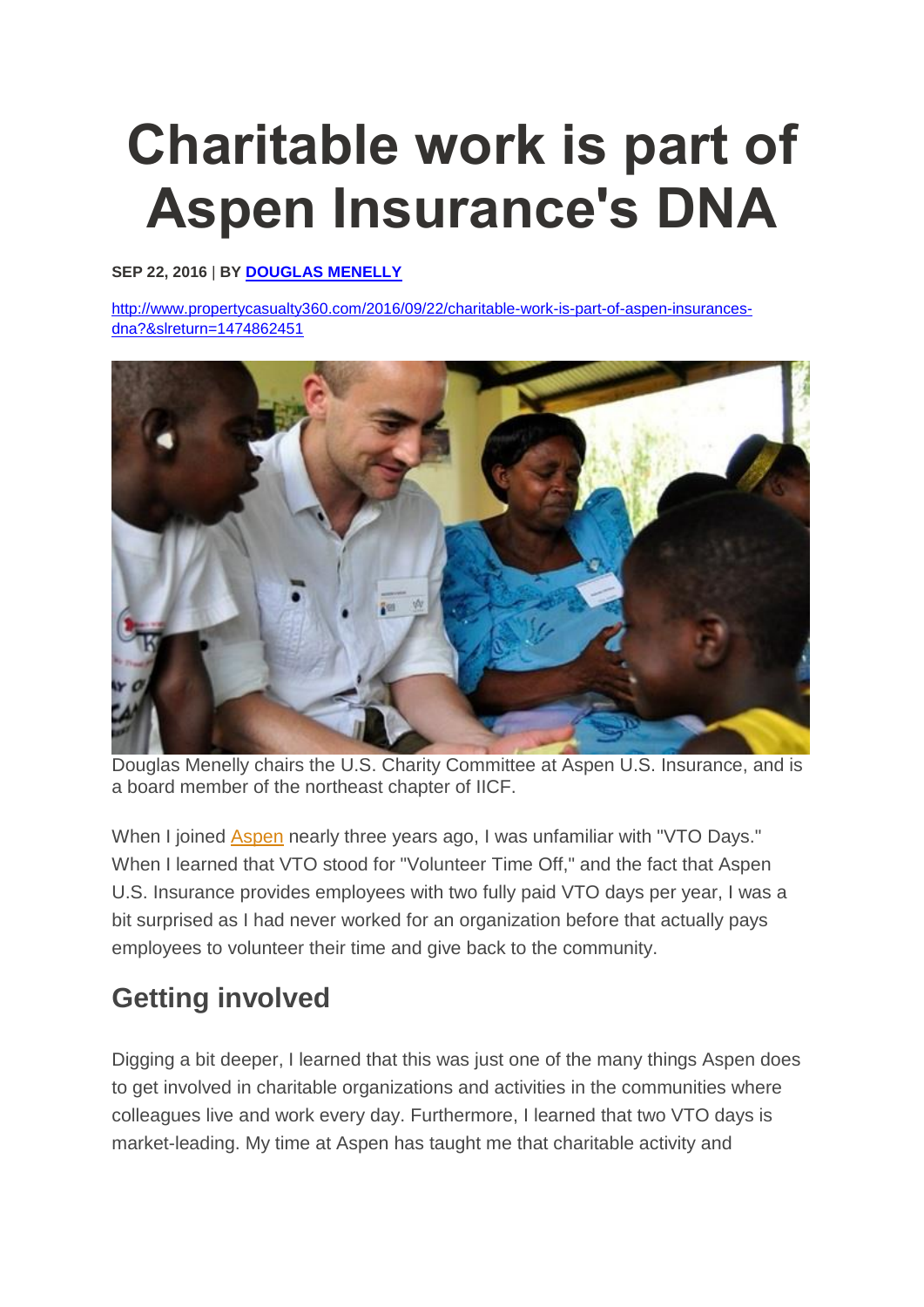philanthropy run deep and are a critical part of Aspen's culture, a piece of the organization's DNA that inspires and motivates colleagues across the organization.

I then met some of Aspen's **[ADARA](http://www.adaragroup.org/about-us/)** "ambassadors" to learn more about this amazing charitable organization founded by an ex-Bermuda banker, Audette Exel. The foundation is an international development organization, working with communities and local partners to promote the well-being of children and families in Uganda and Nepal. Our partnership with Adara started in 2007 and has centered on the [Kiwoko Hospital](https://www.google.co.uk/maps/place/Kiwoko+Hospital/@0.8459525,32.223724,8z/data=!4m2!3m1!1s0x177c6208d89c5363:0x3ee9010139b8cf15) in Uganda. The "Aspen Ambassadors" are a handful of people across the company that spend time each year at this Uganda hospital to see firsthand where our donations are going and being put to the greatest use.

To date, Aspen colleagues have raised more than \$1 million, providing much-needed medical supplies, equipment, and staff to support the growing Kiwoko Hospital, which serves a catchment area with more than 500,000 people. Each year, Aspen hosts a black-tie fundraising gala for ADARA, in addition to dozens of smaller activities for employees to raise funds. This is a truly unique partnership, due to the depth of engagement in the local communities and the way the charity has become embedded within Aspen's corporate culture.

## **Aspen and IICF**

Aspen began working with the [Insurance Industry Charitable Foundation](http://www.iicf.org/) (IICF) only a few years ago. As the largest foundation of its kind for our industry, IICF has chapters across the country and in 2016 launched its first chapter outside the United States in London. I quickly became involved with the organization as a volunteer for some of their charitable activities. Now a board member for the northeast chapter of IICF, I am proud to represent Aspen by working with this great foundation.

Last year, IICF's northeast chapter distributed more than \$1 million via grants to a dozen New York-based charitable organizations. Aspen is actively involved with [IICF's annual "Week of Giving,"](https://ec.samaritan.com/recruiter/index.php?class=VolunteerNavigation&recruiterID=1513&act=CONTROL:OPP_SEARCH_LINK) a week-long event involving thousands of insurance industry professionals across the United States who volunteer their time to help local charitable organizations in dozens of cities. This year, IICF's Week of Giving is taking place Oct. 8–15, and Aspen will have nearly 100 volunteers across seven cities volunteering for various IICF events and activities. IICF is a fantastic organization, and it's a great example of the charitable DNA throughout the industry, a perfect match for Aspen's focus.